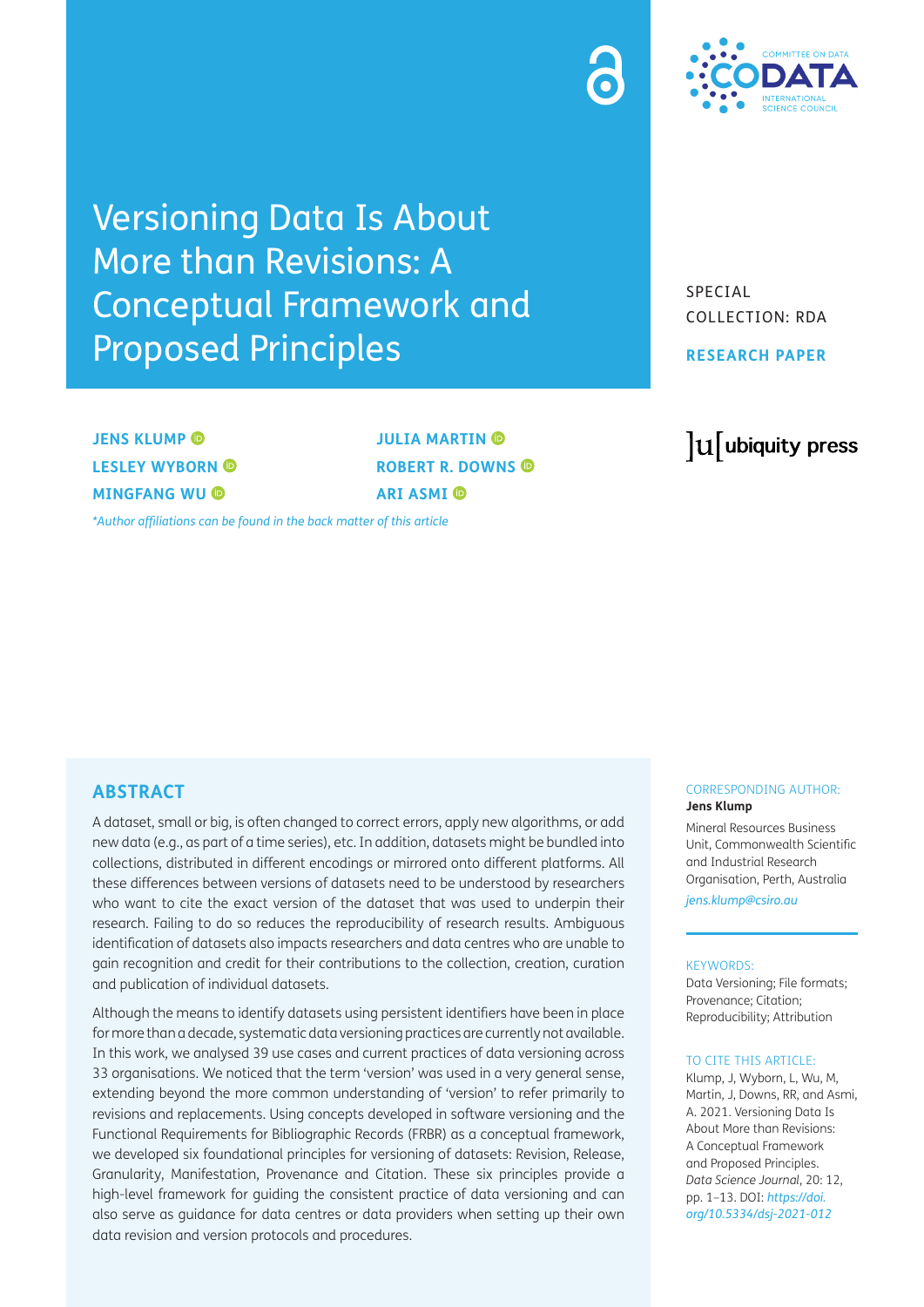#### **INTRODUCTION**

The demand for better reproducibility of research results is growing. A dataset, small or large, is often revised to correct errors, apply new algorithms, add new surveys, etc. A single data product can be released in different formats and by multiple providers: each of these can then be the source of additional derived data products, often by different authors than its precursor. For the reproducibility of research it is therefore important to know:

- **1.** The source of each version that was used in any subsequent analysis and the sequential history of any evolved data product (provenance); and
- **2.** Which organisation or individual produced and is sustaining the release of any version (attribution).

As more and more datasets are becoming available online, the versioning problem is becoming acute. In some cases, datasets have become so large that downloading the data as a single file is no longer feasible. Using web services, datasets can be accessed and subsetted at a remote source when needed, but the user often has no knowledge whether, and when, the dataset they accessed online has been changed or updated.

Errors in research data have the potential to cause significant damage when used to inform decision making. A high-profile case was the retraction of a multi-national study on a potential COVID-19 treatment that had to be withdrawn because it could not be reproduced (Mehra et al, 2020). Similarly, another published study, which had used data from the same source to investigate a potential COVID-19 treatment, also had to be retracted (Ledford and van Noorden, 2020). A lack of best practices for data versioning has been recognised as a contributing factor in what has been called a 'reproducibility crisis' (Peng, 2011). For research to be reproducible, it is essential for a researcher to be able to cite the exact extract of the dataset that was used to underpin their research publication (Allison et al, 2016).

Versioning procedures and best practices are well established for scientific software (e.g., Fitzpatrick et al, 2009; Preston-Werner, 2013), and the codebase of large software projects bears some semblance to large dynamic datasets. The related Wikipedia article gives an overview of software versioning practices (Software versioning, 2019). We investigated whether these concepts could be applied to data versioning to facilitate the goals of reproducibility of scientific results.

Whilst the means for identifying datasets by using persistent identifiers have been in place for more than a decade, community-agreed and systematic data versioning practices are currently not available. Confusion exists about the meaning of the term 'version' which is often used in a very general sense. Our collection of use cases showed the term 'version' referring to all kinds of alternative artefacts and the relationships between them (Klump et al, 2020a), extending beyond the more common understanding of 'version' to refer primarily to revisions and replacements (Software versioning, 2019).

The work presented in this paper was undertaken within the Research Data Alliance (RDA) Data Versioning Working Group (Klump et al, 2020a, 2020b) that worked with other RDA Groups, such as the Data Citation and Provenance Patterns Working Groups, the Data Foundations and Terminology, Research Data Provenance and Software Source Code Interest Groups, the Use Cases Coordination Group, as well as the Dataset Exchange Working Group of the W3C to develop a common understanding of data versioning and recommended practices.

The work of the RDA Data Versioning Working Group presented in this paper aimed to collect and document use cases and practices to make recommendations for the versioning of research data, and to investigate to which extent these practices can be used to enhance the reproducibility of scientific results (e.g., Bryan, 2018). The outcomes from this work add a central element to the systematic management of research data at any scale by providing a conceptual framework and six principles that can be used to guide the versioning of research data.

# **RELATED WORK**

Versioning has been an important concept for tracking changes and identifying the state of a resource, especially for digital objects that are constantly going through revisions and changes.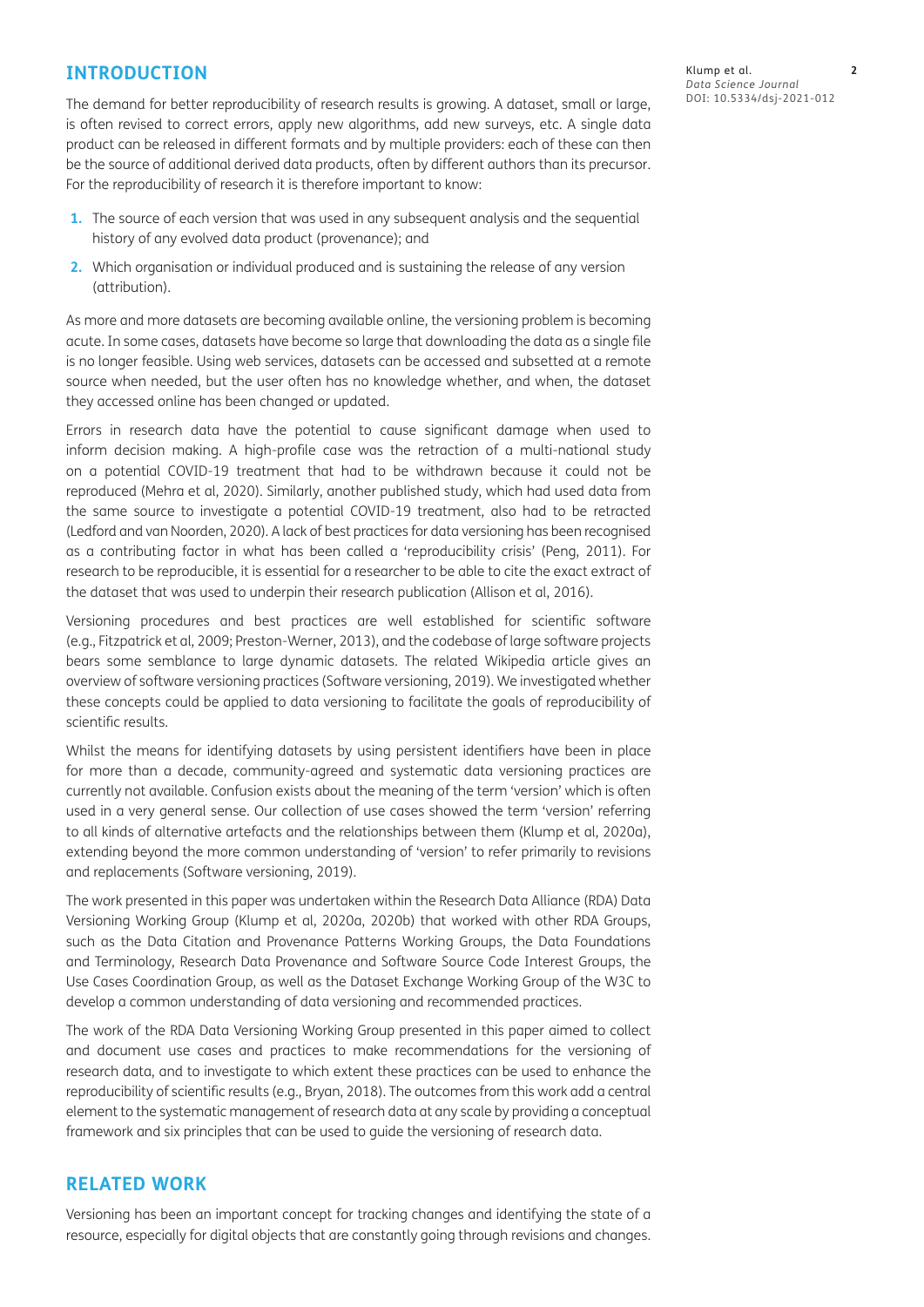For example, it is established practice in the software community to use versioning systems such as Concurrent Versioning Systems (CVS) (see e.g., Fitzpatrick et al, 2009) to keep track of changes in source code, and to name software versions and releases according to the semantic naming and numbering protocol (Software versioning, 2019).

Following the versioning practices in software development, the data community has recognised that, for reproducibility, it is important to understand that a dataset has been changed in the course of its life cycle. DataCite recommends that a data publication includes the version in its citation and that two versions of a data product cross-reference each other through the relation types 'HasVersion' and 'IsVersionOf' (DataCite Metadata Working Group, 2018).

Several international standards bodies include data versioning in their recommended practices. The W3C Dataset Exchange Working Group (Dataset Exchange Working Group, 2017) gives definitions of data versioning concepts. Among the use cases documented by the W3C working group are four use cases that focus on versioning, including version definition, version identifier, version release date, and version delta, identifying current shortcomings and motivating the extension of the Data Catalog Vocabulary (DCAT) (Albertoni et al, 2019). This work includes the provenance of versioning, as described in PROV-O (Lebo et al, 2013), and the provenance, authoring, and versioning (PAV) ontology (Ciccarese et al, 2013).

Many data centres now include data versioning as an important aspect of their data management practices (e.g., ESIP Data Preservation and Stewardship Committee, 2019), as can be seen in the many use cases collected by the RDA Data Versioning Working Group (Klump et al, 2020a).

The RDA Data Citation Working Group addressed the question of how to identify and cite a subset of a large and dynamic data collection. The recommendations given by the RDA Data Citation Working Group (Rauber et al, 2016) include data versioning as a key concept: 'Apply versioning to ensure earlier states of datasets can be retrieved' (R1 – Data Versioning). Fundamental to this recommendation is the requirement for unambiguous references to specific versions of data used to underpin research results. In this concept, any change to the data creates a new version of the dataset. R6 – Result Set Verification offers a simple way to determine whether two datasets differ by calculating and comparing checksums.

However, through our work in the RDA Data Versioning Working Group we recognised that determining changes in the bitstream of a dataset is only one aspect of what is commonly called 'versioning'. Just knowing that the bitstreams of two datasets differ does not give us other essential information that we might need to know to determine the nature or significance of the change, or how different data files relate to each other.

The analysis of use cases and prior work showed that, although there are current practices, standards and tracking methods for data versioning, a high-level framework for guiding the consistent practice of data versioning is still lacking. The conceptual framework and data versioning principles proposed in this paper are intended to fill this gap.

# **USE CASES**

The RDA Data Versioning Working Group collected 39 data versioning practice use cases from 33 organisations from around the world that cover different research domains, such as social and economic science, earth science, and molecular bioscience, and different data types (Klump et al, 2020a). The use cases describe current practices reported by data providers. These use case descriptions are useful in identifying differences in data versioning practices between data providers and highlighting encountered issues. The hashed names that appear in the list below point to the use cases collected for our analysis and cited in (Klump et al, 2020a).

Through analysis of these use cases, we compiled the following list of issues or inconsistencies of practices across data producers:

- **Issue 1:** What constitutes a new release of a dataset and how should it be identified? Consider the following situations:
	- **a.** There is no change to data but rather the data structure, format or scheme;
	- **b.** Revisions are completed to correct identified corrigenda and errata;
	- **c.** New analytical and or processing methods are applied to a select number of attributes/components of the existing dataset;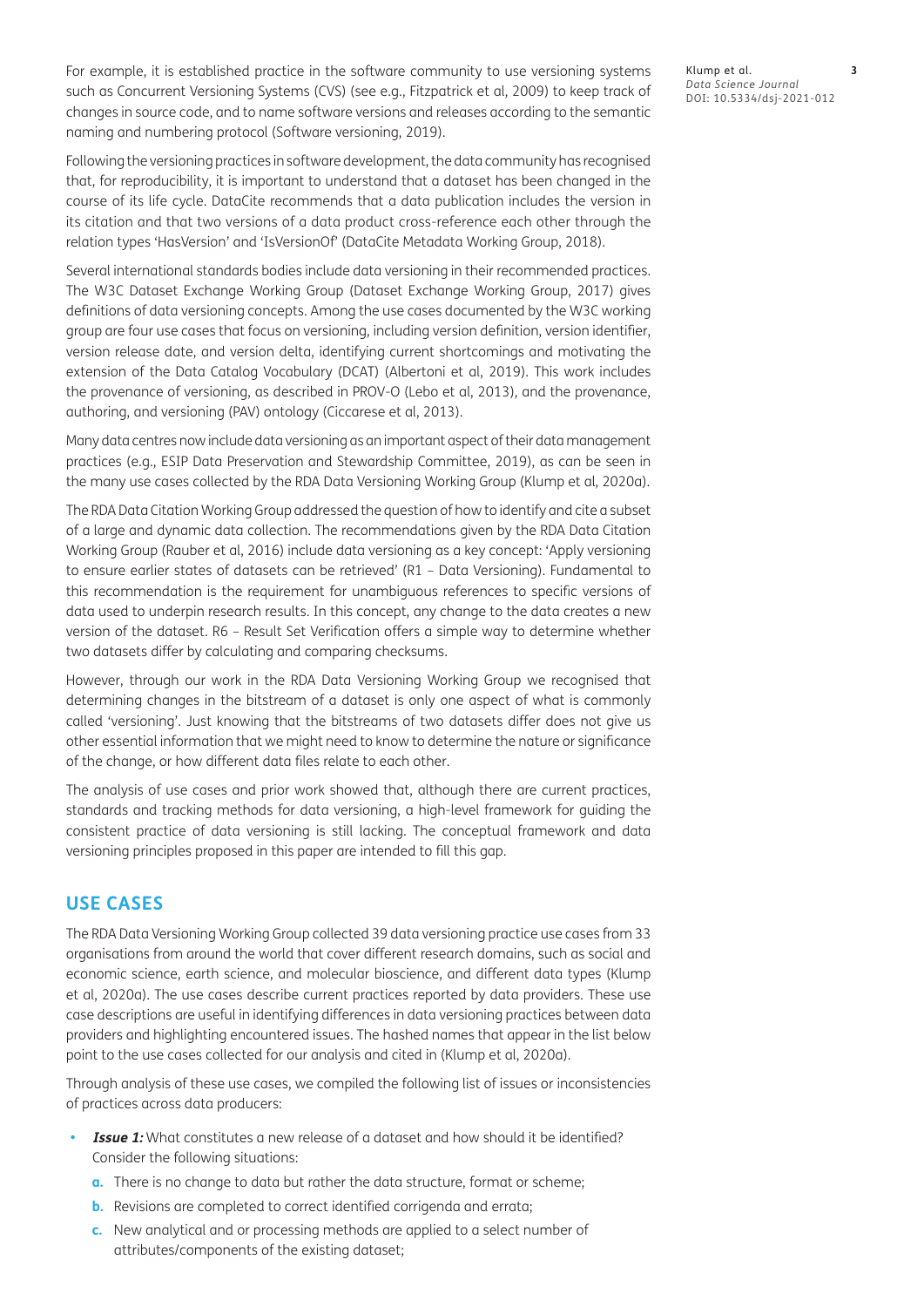- **d.** Data is processed with a different calibration or parameterisation of the processing algorithm;
- **e.** Models and derived products are revised with new or updated data; and
- **f.** The data itself is revised as processing methods are improved, e.g. by a new algorithm.

In each above use case, we observe inconsistencies in the practices as to whether a new release or a new dataset should be recommended (#DIACHRON, #USGS #BCO-DMO, #CSIRO #Molecular, #AAO, #DEA).

**Issue 2:** What is the significance of the change from one version to the next?

Although the definition of minor revision, substantial revision and major revision is context dependent, there should be a guideline on each, including how to identify corrigenda and errata. For example, a researcher who used an old version should be able to determine from the documentation of the changes whether a newer version with minor changes could change the outcome of their research (all use cases, e.g., #C-O-M, #C-F-H, #ASTER, #MT).

- **Issue 3:** Do changes in the metadata change the version of the associated dataset? There are inconsistent practices for treating metadata revision and the implications for the data described by the metadata. For some use cases, a change in the metadata initiates a new version of the data and creation of a new DOI. Other use cases argue that if only the metadata is updated, neither a new version of the data nor a new DOI is created (compare #BCO-DMO, #CSIRO, #USGS).
- **Issue 4:** What needs to be included in a versioning history?

Inconsistency in documenting version history: some comprehensive, some very light or not all. When data has a new version, it should be easy for users to judge what kinds of changes have been made, so that users can 1) select the appropriate version, and 2) assess if the changes would affect a research conclusion based on data from previous versions (all use cases, e.g., #DIACHRON, #VersOn, #USGS #BCO-DMO).

**Issue 5:** How should a version be named or numbered?

Inconsistency in naming or numbering each version: Data producers use various terms for version: e.g., Version 1,2; Collection 1,2; Release 1,2; Edition 1,2, vYYYYMMDD. What are the differences between each of these terms and what do these differences mean if they exist? (#NASA: EOSDIS and SEDAC, #Molecular, #GA-EMC, #CMIP6, #RDA-DDC-R)

- **Issue 6:** What level of granularity is appropriate for Persistent Identifiers (PIDs)? The granularity of PID: Should every revision receive a PID or each release/certain level of revision receive a PID? (#USGS, #ESIP)
- **Issue 7:** Which version does the landing page of a dataset point to?

For a collection with multiple versions, a landing page may point to the latest version, all published versions, all published and archived versions (#BCO-DMO, #NASA, #AAO, #GA-EMC, # Molecular).

**Issue 8:** What versioning information should be included in a data citation?

Version related information should, at a minimum, include a version number, dataaccess-URL, date-of-access, or other identifying information.

# **REVISION VS. RELEASE**

In our analysis of the use cases we noticed that the term version, revision, and release were used almost interchangeably even though the three terms can mean different things across the use cases. Following common practices in software development (Software versioning, 2019), we distinguish between tracking revisions of and changes made to a dataset, and the editorial process of identifying a particular version of a dataset as a release.

Here we define a revision as identifying that a change is made to the bitstream of a dataset, while the release of a dataset is an editorial process that designates a particular revision being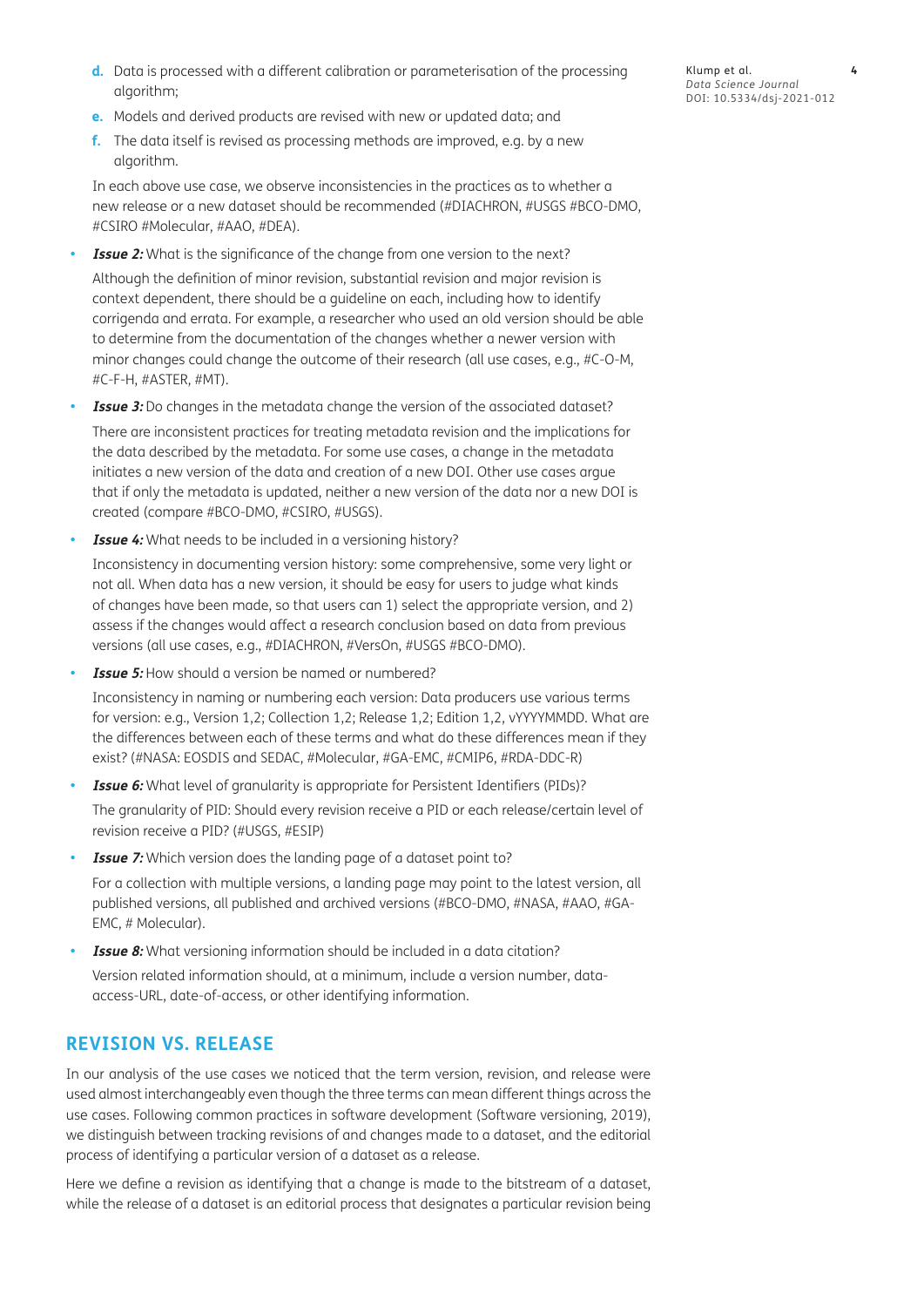published for reuse. The description of a dataset release must explain the significance of the changes to its designated user community. Not all revisions lead to a new release.

Klump et al. **5** *Data Science Journal* DOI: 10.5334/dsj-2021-012

# **THE FRBR MODEL AND ITS APPLICATION TO DIGITAL DATA VERSIONING**

The identification of versions is not unique to data and software but is relevant for other information resources too. The International Federation of Library Associations and Institutions (IFLA) Study Group on the Functional Requirements for Bibliographic Records developed a general conceptual framework to describe how information resources relate to each other in their Functional Requirements for Bibliographic Records (FRBR) (Study Group on the Functional Requirements for Bibliographic Records, 1998). We identified FRBR as a potential conceptual framework to inform our data versioning principles which will be discussed in the sections below. The FRBR model is a conceptual entity–relationship model to provide 'a clearly defined, structured framework for relating the data that are recorded in bibliographic records to the needs of the users of those records' (Study Group on the Functional Requirements for Bibliographic Records, 1998). **[Figure 1](#page-4-0)** shows the definition of four top level entities and their relation: Work, Expression, Manifestation and Item.



<span id="page-4-0"></span>**Figure 1** Relationship of Work, Expression, Manifestation and Item in the FRBR model (Study Group on the Functional Requirements for Bibliographic Records, 1998).

In the digital era, the FRBR model has the potential not only to distinguish multiple derivatives of an original dataset, but to also help establish transparent provenance chains describing how a particular dataset evolved from the initial collection of the original data through to its publication**,** and more importantly, to then be able to provide attribution and credit to those researchers, institutions, funders, etc who were involved in the creation of each individual version.

Hourclé (2009) was the first to apply the FRBR model to scientific data. Note that Hourclé's work focuses on the specific use case of remotely sensed satellite data and the mapping of processing levels (National Aeronautics and Space Administration, 2019) may not be universally applicable to all data types because of the specific requirements of the use case. As an example, the determination of an element isotopic ratio on a mass-spectrometer has to go through several processing steps from the raw sensor output to a table to measurements and on to a higher aggregate product, but the types of corrections and conversions are completely different to those applied to satellite images. The concept of processing levels is still useful, but it has to be applied in a way that is specific to the use case.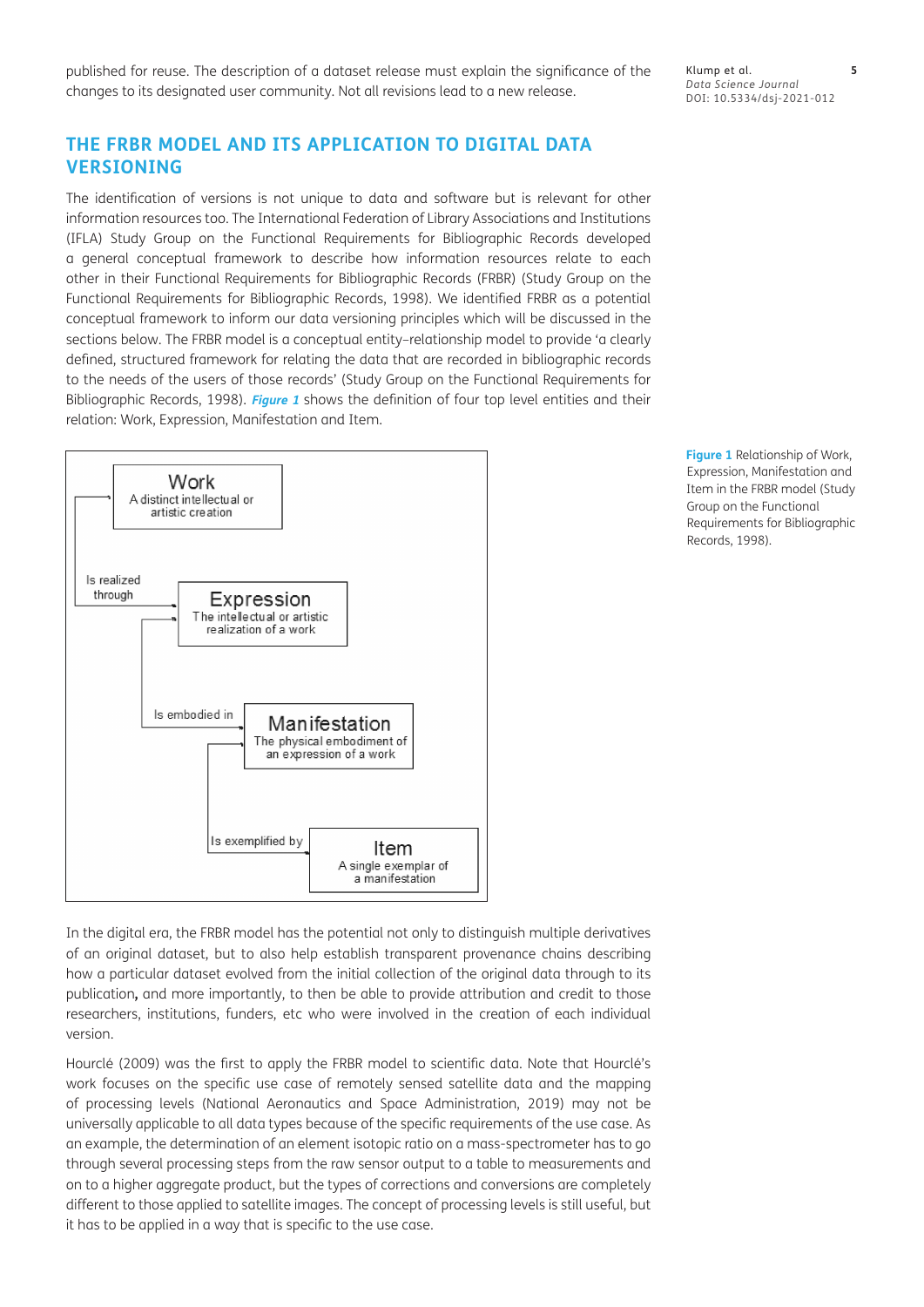As a generalisation of Hourclé's work, we suggest an alternative mapping of the FRBR entities to data that also takes into account more recent concepts developed for the Observations and Measurements model (ISO 19156) (Haller et al, 2018).

- **1.** A **Work** is the observation (e.g. an experiment) that results in the estimation of the value of a feature property, and involves application of a specified procedure, such as a sensor, instrument, algorithm or process chain. In the FRBR model the work is an abstract entity;
- **2.** An **Expression** of a work is the realisation of a Work in the form of a logical data product. Any change in the data model or content constitutes a change in expression;
- **3.** A **Manifestation** is the embodiment of an Expression of a Work, e.g., as a file in a specific structure and encoding. Any changes in its form (e.g., file structure, encoding) is considered a new manifestation; and
- **4.** An **Item** is a concrete entity, representing a single exemplar of a manifestation, e.g., a specific data file in an individual, named data repository. An Item can be one or more than one object (e.g., a collection of files bundled in a container object).

Taking the #ASTER use case as an example, Wyborn (in Klump et al, 2020a) applied the FRBR model combined with the well-established NASA processing levels (National Aeronautics and Space Administration, 2019) to document the Full Path of Data (Asch et al, 2018) used for the sequence of data products and data distributions derived from the original Japanese Space System (JSS) Advanced Spaceborne Thermal Emission and Reflectance Radiometer mission (ASTER – http://asterweb.jpl.nasa.gov, **[Figure 2](#page-5-0)**). In this use case, we use the term Full Path of Data to track how the dataset evolves starting with the capture of the original source data through the production of multiple derivative products and ultimately its distribution from multiple sources: each one of these 'products' will have its own data life cycle (Asch et al, 2018).



In late 2009, a national initiative supported by multiple Australian organisations produced a set of 17 ASTER National data products of the Earth's surface mineralogy of Australia that could be used from a continental scale (1:250,000) down to the scale of a mineral prospect (1:50,000). Each of these 17 mineral maps was available in 1) Band Sequential (BSQ) image format; 2) more GIS compatible products in GeoTIFF format; and 3) netCDF files to optimise use for analysis in High-Performance Computing (Cudahy, 2012).

Considering the complexity of the ASTER use case, in particular the different formats of each data product combined with the multiple sites each is released from, the FRBR model proved Klump et al. **6** *Data Science Journal* DOI: 10.5334/dsj-2021-012

<span id="page-5-0"></span>**Figure 2** Schematic overview of the FRBR model applied to Full path of data use from the ASTER Mission. Each processing lavel (grey boxes) has its own data life cycle (e.g., (Wing, 2019)).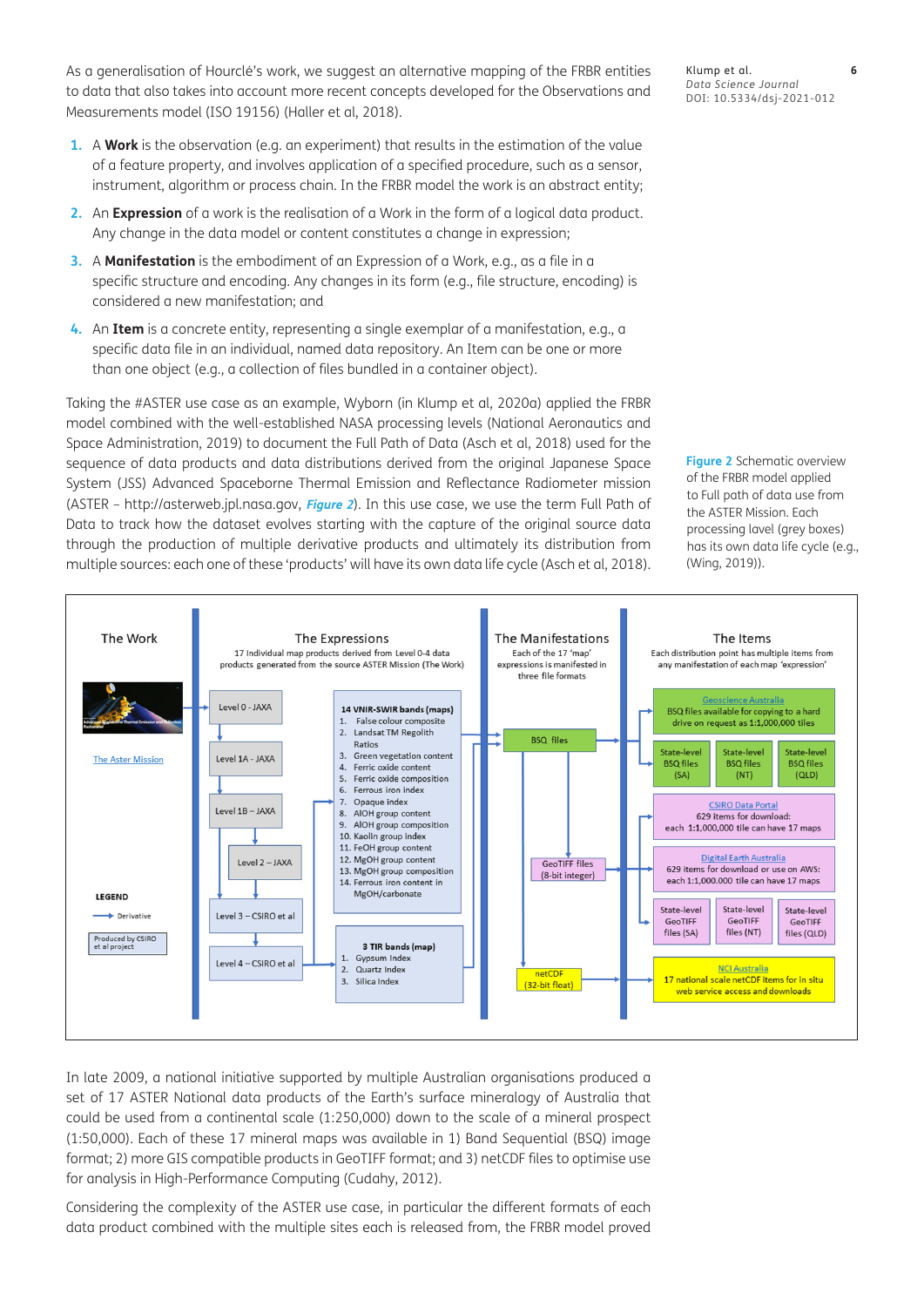to be useful. When combined with the use of unique persistent identifiers, the model can be used to help ensure both reproducibility by knowing the identity of each object, provenance by knowing the source of each version that was used in any subsequent analysis as well as the sequential history of any evolved data product, and attribution by knowing which organisation/ individual had produced and was hosting the release of any version.

In detail, the various entities along the ASTER Full path of data are as follows:

- **1. The Work:** In this example, the Work is the observations taken by the ASTER sensor on board the Terra (EOS AM-1) satellite. This work is expressed in a number of data products.
- **2. The Expression:** The reduction of the ASTER Level 0 (raw instrument data) to Level 1B or Level 2 products by JSS produced the 4 initial versions of the ASTER 'work', as shown in the grey boxes in **[Figure 2](#page-5-0)**. The Australian initiative then produced a set of mineral map data products from the Level 1B or Level 2 products (Cudahy, 2012). This involved applying a series of product masks/thresholds to generate a suite of geoscience mineral maps that included 14 ASTER VNIR/SWIR Geoscience products and three ASTER Thermal Infrared (TIR) products.

In FRBR hierarchy terminology, each product at each processing level, such as L0 to L3, as well as each of 17 maps derived in L4 are considered to be an **Expression** of the **Work**. These represent 22 individual Expressions in total.

- **3. The Manifestations:** Each of these 17 L4 mineral maps were made available in three different formats that relate to different user requirements/infrastructures/capabilities:
	- **i.** Band sequential image (BSQ) files that can be restretched/processed;
	- **ii.** GeoTIFF files that were generated by contrast stretching and colour rendering to national standards to generate more user-friendly GIS-compatible products; and
	- **iii.** Self-describing netCDF files for analysis at full resolution and at continental scale: these could also be subsetted down to very small bounding boxes for local analysis at the prospect or local scale.

In the terminology of the FRBR model, each set in each of the three formats is considered to be a **Manifestation** of each of the 17 L4 **Expressions** of the **Work**, resulting in 51 manifestations in total.

**4. The Items:** The file sizes of some of the national coverages were very large – the netCDF files are ~60 GB each. When these files were first created in 2012 they were too large to make available online as file downloads and a series of items, subsetting these files as standard 1:1,000,000 map tiles were generated from each manifestation and delivered from various organisational websites, e.g., CSIRO, Geoscience Australia, and State-Territory Geoscience Maps at the State level. The NCI instance still provided web service access to the large single files and the user could generate their own subset and either use it in situ or download it for processing it locally.

Following the definition in the FRBR model, each file released from each location is considered to be an **Item** of a **Manifestation** of each of the 17 L4 **Expressions** of the original **Work**, represented by more than 1200 items in total.

To show the general nature of the applicability of FRBR to research data, we applied the pattern to a dataset from PANGAEA (König-Langlo and Gernandt, 2008). This dataset is a collection of 426 individual data sets of tabulated data documenting a meteorological radiosonde ascent launched from the Georg-Forster Antarctic Research Station operated by the German Democratic Republic. The data are stored in a relational database at the PANGAEA data repository. The tables for data delivery are generated on demand in a wide range of character encodings (Diepenbroek et al, 2002).

In the example of data in PANGAEA, the FRBR model can be applied as follows:

- **1. The Work:** In this example, the Work is the observations taken during the radiosonde ascends. This work is expressed in a data product, i.e. (König-Langlo and Gernandt, 2008).
- **2. The Expression:** The series of radiosonde ascends is expressed as a set of tabulated data.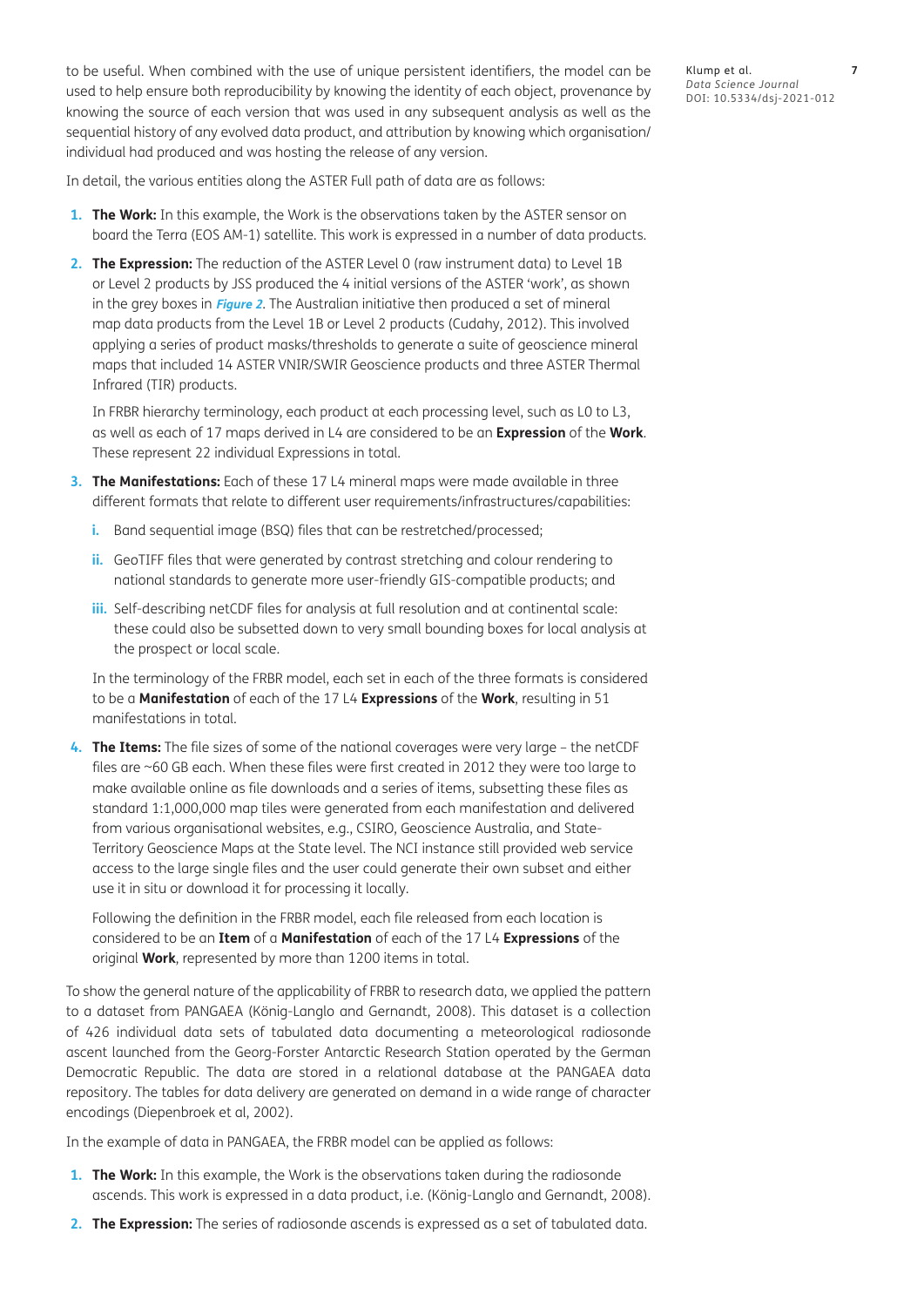- **3. The Manifestations:** The data are offered by the PANGAEA database as a manifestation of the data in a specific character encoding.
- Klump et al. **8** *Data Science Journal* DOI: 10.5334/dsj-2021-012
- **4. The Items:** The data Items are the bitstream of the data delivered by PANGAEA for download in the specified encoding.

#### **THE SIX DATA VERSIONING PRINCIPLES**

Using the FRBR model as our reference model, we analysed the issues as extracted from the use cases (Klump et al, 2020a), the work from W3C (Albertoni et al, 2019) and the RDA Data Citation Working Group (Rauber et al, 2016). While prior work focused on differences in the bitstream between versions, we found a number of additional questions that versioning practices try to address:

- What constitutes a change in a dataset? (Revision: Issues 1, 2, 3)
- **•**  What are the magnitude and significance of the change? (Release: Issues 1, 2)
- Are the differences in the bitstream due to different representation forms? (Manifestation: Issue 2)
- If the data are part of a collection and which elements of the collection have changed? (Granularity: Issues 2, 6)
- **•**  How do two versions relate to each other? (Provenance: Issues 4, 5, 7)
- How can we express information on versioning when citing data? (Citation: Issue 5, 8)

Note that we are specifically discussing changes in the dataset, not the metadata records in a catalogue that describe an individual dataset. Updating the metadata record does not create a new version in our model, it only changes the catalogue entry. Sometimes the metadata record of a dataset can be changed due to the correction of the metadata, metadata elements added, changing the location of the service endpoints or any other reason. If these changes do not change the bitstream of a dataset manifestation, a change in the metadata record does not constitute a new version.

The analysis of the use cases documented in (Klump et al, 2020a) demonstrated the need to distinguish between versioning based on changes in a dataset (data revisions) versus communicating the significance of these changes (data release) as part of an editorial process in the data lifecycle. In addition, we recognised that concepts from the FRBR model can be used to describe relationships between different versions of a dataset.

As an outcome from our analysis, we recommend the following 6 principles to address the identified issues in data versioning.

#### **PRINCIPLE 1: VERSION CONTROL AND REVISIONS (REVISION)**

A new instance of a dataset that is produced in the course of data production or data management that is different from its precursor is called a 'revision' and it should be separately (uniquely) identified. As noted in the discussion of prior work, the recommendations given by the RDA Data Citation Working Group already states that any change to a dataset creates a new version of the dataset that needs to be identified (Rauber et al, 2016). This may also require the minting of a persistent identifier for this new version.

This practice of fine-granular identification of revisions is derived from version control commonly applied to the management of software code where every change to the code is identified as a separate version, often called a 'revision' or 'build' (Fitzpatrick et al, 2009). In the case of software versioning, the revision or build number can change far more frequently than the version number of a 'released' version.

#### **PRINCIPLE 2: IDENTIFYING RELEASES OF A DATA PRODUCT (RELEASE)**

In some cases, the production of a dataset can be quite complex. The dataset may go through a number of revisions before it is considered to be 'final'. The publication of such a 'final' version of a dataset is called a 'release'.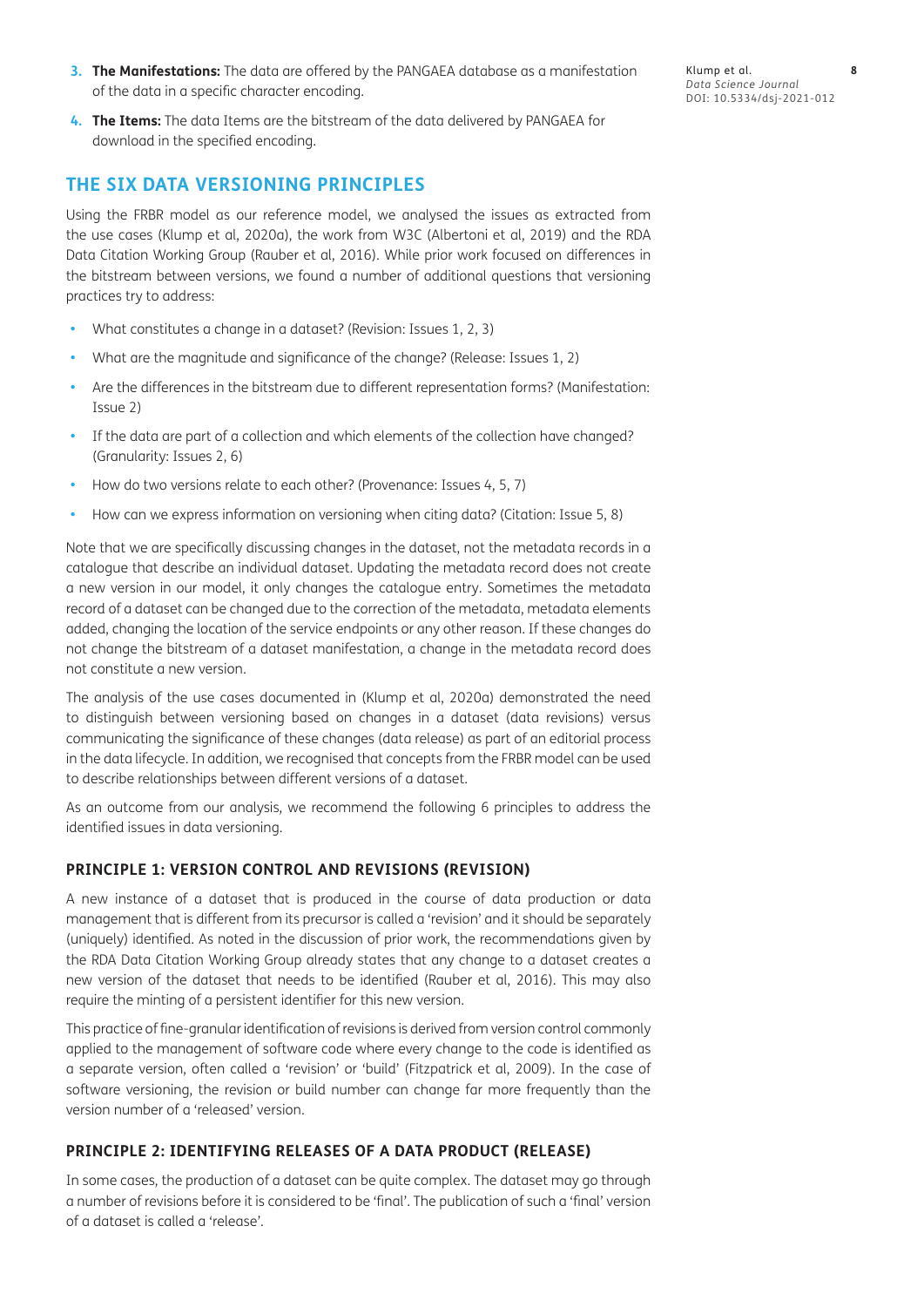The release of a new version of a dataset must be accompanied by a description of the nature and the significance of the change, along with a description of possible implications for use that could result from the change. The significance of this change will depend on the intended use of the data by its designated user community. For instance, the release of a new version could signify changes in the data format and its compatibility with existing data processing pipelines, or significant changes to the content of the dataset. Concepts such as Semantic Versioning (Preston-Werner, 2013) describe a commonly used practice to communicate the significance of a version change in a dataset release and have been widely adopted in software development.

#### **PRINCIPLE 3: IDENTIFICATION OF DATA COLLECTIONS (GRANULARITY)**

A collection of data may be the result of successively generated datasets. The full set of aggregated data (data collection) can be seen as 'works of works', and may be organised in a number of sub-collections to be served by a data repository or archive (Hourclé, 2009). The collection of works must be identified and versioned, and so shall be its constituent datasets or individual works (Klump et al, 2016).

This practice of identifying elements of a collection, and identifying the collection as a whole, is similar to the established bibliographic practice of identifying individual articles in a journal and identifying the journal series as a whole (Hourclé, 2009; Klump et al, 2016). The granularity is to be determined by the use case to provide a way (or ways) of identifying parts and versions whenever the practical need arises (Paskin, 2003). Entire time series should be identified as collections (Klump et al, 2016), as should be time-stamped revisions, if the series is updated frequently (Rauber et al, 2016).

#### **PRINCIPLE 4: IDENTIFICATION OF MANIFESTATIONS OF DATASETS (MANIFESTATION)**

The same dataset may be expressed in different file formats or character encodings, sometimes referred to as distributions (Albertoni et al, 2019), without differences in content. While these datasets will have different checksums, the work expressed in these datasets does not differ, they are manifestations of the same work. From the perspective of content it might be sufficient to identify only the expressions of a work, and not its manifestations, but there might be technical considerations such as machine actionability that merit a machine actionable identification of different manifestations of a work and their instances as items through persistent identifiers (Razum et al, 2009).

#### **PRINCIPLE 5: REQUIREMENTS FOR PROVENANCE OF DATASETS (PROVENANCE)**

For scientific reproducibility, it is essential to know if a dataset was derived from a precursor and if yes, how these two objects relate to each other. Knowledge of the history of a piece of information is known as 'provenance'. Using provenance, it should be possible to understand how a piece of information has changed and whether it is fit for the intended purpose or whether the information should be trusted (Taylor et al, 2015). Information accompanying a dataset release should therefore contain information on the provenance of a dataset.

#### **PRINCIPLE 6: REQUIREMENTS FOR DATA CITATION (CITATION)**

Data publications must include information about the Release in the citation and metadata. The DataCite metadata kernel (DataCite Metadata Working Group, 2018) has an optional element (Element 15) to record the version of a dataset. DataCite recommends using Semantic Versioning and furthermore recommends issuing a new identifier with major releases. DataCite leaves it to the data stewards to define major and minor releases. DataCite further recommends using the alternate identifier (optional Element 11) and related identifier (optional Element 12) elements to identify releases and how they relate to other datasets, e.g. whether it was derived from a precursor. Note that this is the minimum required for data citation by DataCite; data centres and other repositories may opt to offer a richer description of release history and provenance of a dataset through other channels.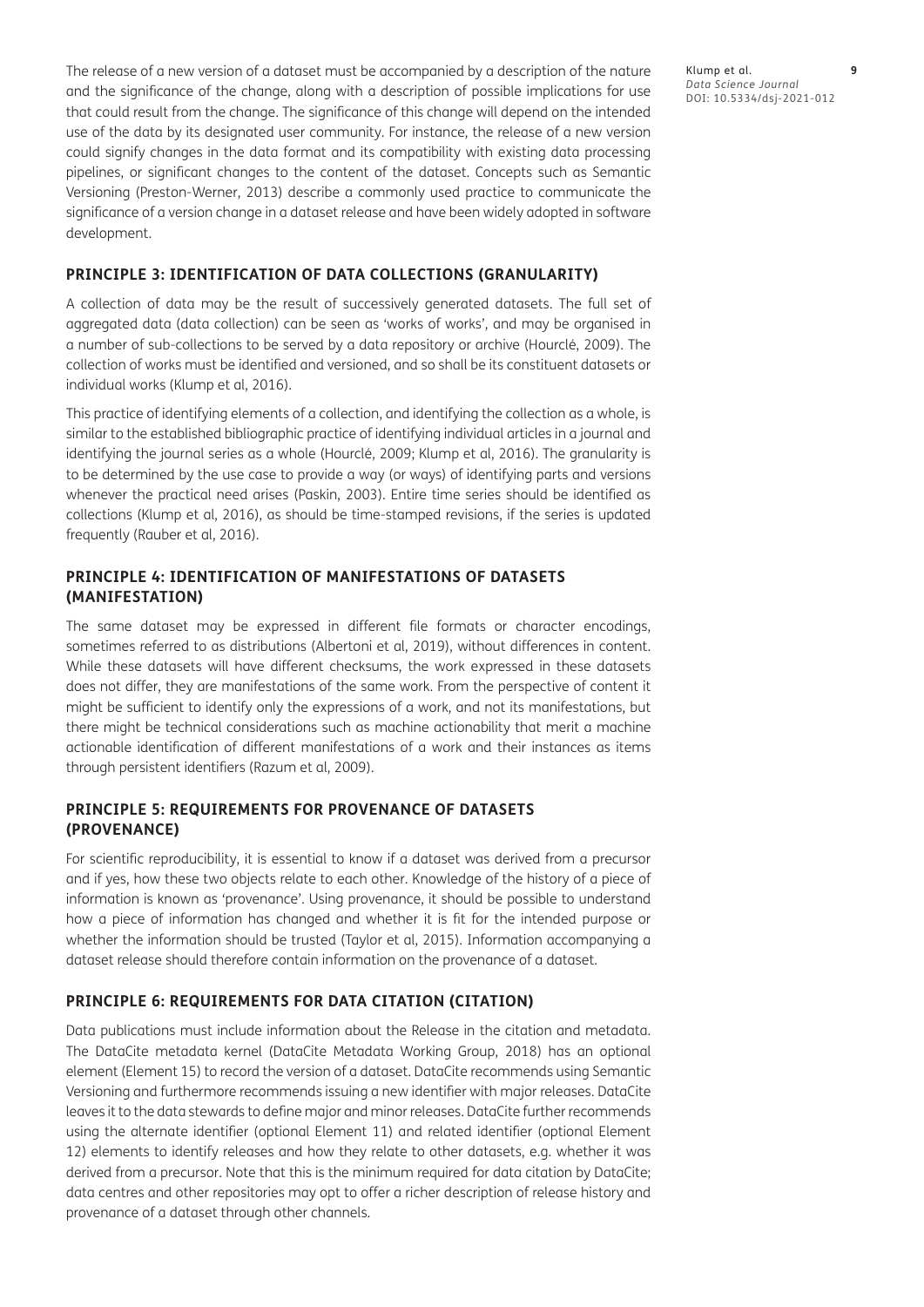# **SUMMARY AND FUTURE DIRECTIONS**

In this paper we present six principles on data versioning based on the analysis of 39 use cases (Klump et al, 2020a) and the FRBR framework (Study Group on the Functional Requirements for Bibliographic Records, 1998). The principles allow us to describe and discuss issues related to data versioning with greater precision and clarity, even when particular communities have different policies and procedures on data versioning. The six principles can be treated as a conceptual framework, yet each principle on its own is implementable as part of a data versioning policy or procedure.

Data publishers and providers must publish their data versioning policies and procedures to enable their users to identify the exact version of the data and any data extract that was used in a research project and in subsequent publications. Rigorous versioning procedures and policies will also enable proper attribution and credit to those parties involved in the creation, publication and curation of any data product and its precursors. Where data is accessible as online web services and/or are dynamically being constantly updated, as in a time series, it is essential that the data publisher/provider also makes available machine readable records of where they have made any changes to the dataset. This includes not only known changes to the data itself, but also changes in hardware and software, including versions of web service standards, that could also affect the data.

Versioning is also relevant to the application of the FAIR principles, particularly for the aspect of reuse (R1.2, Wilkinson et al, 2016). To interoperate or aggregate data sets from multiple sources, the exact version being merged needs to be known to ensure compatibility, reproducibility, provenance, and attribution. Precise and unambiguous versioning also facilitates the reuse of data, particularly if each version is clearly licensed and provides revision history and source information, as these in turn, help enable the user to define the quality of the version and whether the data are fit for their specific purpose. Similarly, adoption of such data versioning practices also can contribute to achieving transparency, responsibility, user focus, sustainability, and technology (TRUST), as described in the TRUST Principles for Digital Repositories (Lin et al, 2020).

We also expect to work with those implementing the data versioning principles in the future in a follow-up group to the RDA Data Versioning WG, and to verify and revise these principles, where necessary. In the next step, the data versioning principles should be developed into actionable recommendations by working with the community to develop domain specific policies on how to identify and communicate data versioning and by sharing examples of technical and policy implementations of the principles to develop the best practices for the versioning of datasets.

The analysis of the use cases and discussions within the community raised questions about the ethics of data duplication and re-publication, incentives for proper publication of all relevant data, particularly for the rawer precursor forms of derived data products, and above all, the reproducibility and replicability of research. This discussion highlights the need for documentation of best practices for the identification of data aggregations, data re-publication and mirroring of data to multiple sites. In future work we will explore issues related to defining the authoritative or canonical version of a dataset and correct attribution and citation of data sources.

# **ACKNOWLEDGEMENTS**

This work was developed as part of the RDA Data Versioning Working Group. We acknowledge the support provided by the RDA community and structures and we would like to thank members of the group for their support for contributing the use cases and joining the discussions at the plenary sessions and along the way.

Use cases were contributed by:

**Austria:** Andreas Rauber (Vienna University of Technology)

**Australia:** Natalia Atkins (Integrated Marine Observing System, IMOS), Catherine Brady (Australian Research Data Commons, ARDC), Jeff Christiansen (Queensland Cyber Infrastructure Foundation, QCIF), Martin Capobianco, Andrew Marshall and Margie Smith (Geoscience Australia, GA), Ben Evans, Nigel Rees, Kate Snow and Lesley Wyborn (National Computational Infrastructure, NCI, Australian National University, ANU), Siddeswara Guru (Terrestrial Ecosystems Research Network, TERN),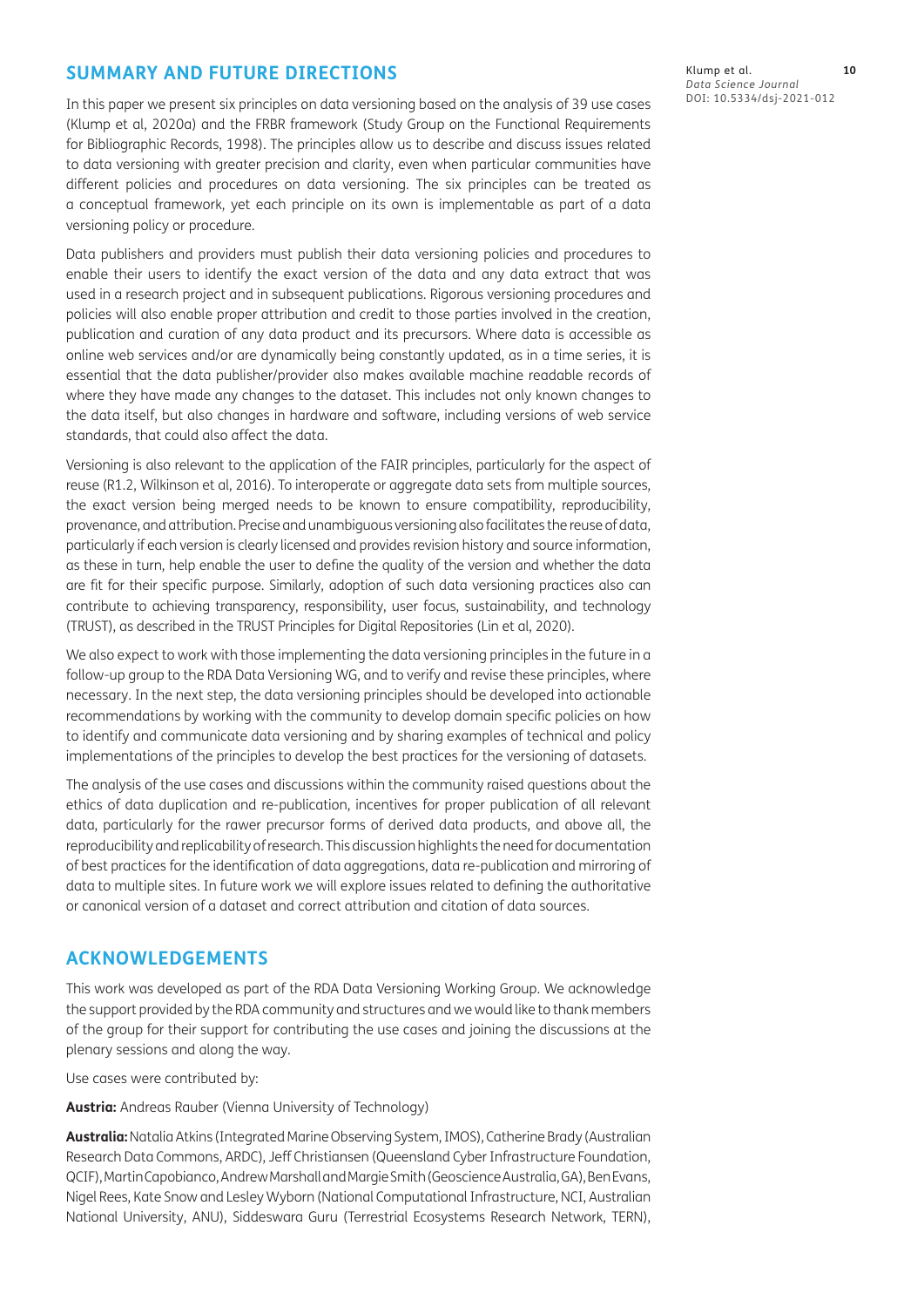Julia Hickie (National Library of Australia, NLA), Dominic Hogan (Commonwealth Scientific and Industrial Research Organisation, CSIRO), Heather Leasor (Australian Data Archive, ADA, ANU), Simon Oliver (Digital Earth Australia, DEA), Martin Schweitzer (Bureau of Meteorology, BoM), Simon O'Toole (Australian Astronomical Observatory, AAO).

Klump et al. **11** *Data Science Journal* DOI: 10.5334/dsj-2021-012

**Germany:** Kirsten Elger and Damian Ulbricht (Helmholtz Centre Potsdam – GFZ German Research Centre for Geosciences)

**USA:** Robert R. Downs (Columbia University), Leslie Hsu (United States Geological Survey, USGS), Paul Jessop (International DOI Foundation), Dave Jones (StormCenter Communications Inc.), Danie Kinkaide (Biological and Chemical Oceanography Data Management Office, BCO-DMO), Benno Lee (Rensselaer Polytechnic Institute). Hampapuram K. Ramapriyan (Science Systems and Applications, Inc.).

Special thanks go to the ARDC for their support throughout this project, in particular to Gerry Ryder for her analysis of the use cases.

We also like to thank our RDA Secretariat and Technical Advisory Board (TAB) Liaisons, Stefanie Kethers and Tobias Weigel respectively, for their guidance and support.

This paper was supported by the RDA Europe 4.0 project that has received funding from the European Union's Horizon 2020 research and innovation programme under grant agreement No 777388. R. Downs was supported by NASA under Contract 80GSFC18C0111 for the Socioeconomic Data and Applications Distributed Active Archive Center (DAAC).

We also thank Simon Cox, Sue Cook, and two anonymous reviewers for their constructive comments that helped improve this manuscript.

#### **COMPETING INTERESTS**

The authors have no competing interests to declare.

# **AUTHORS CONTRIBUTIONS**

Jens Klump: Contributed the collecting, compiling and analysis of use cases, and contributed to writing of this paper.

Lesley Wyborn: Contributed the collecting, compiling and analysis of use cases, and contributed to writing of this paper.

Mingfang Wu: Contributed the collecting, compiling and analysis of the use cases, contributed to writing of this paper.

Julia Martin: Contributed to documentation and analysis of use cases and reviewing of document.

Robert Downs: Contributed to collection and analysis of use cases and to writing this paper.

Ari Asmi: Contributed to the analysis of use cases and to writing this paper.

# <span id="page-10-0"></span>**AUTHOR AFFILIATIONS**

**Jens Klump** *[orcid.org/0000-0001-5911-6022](https://orcid.org/0000-0001-5911-6022)* Mineral Resources Business Unit, Commonwealth Scientific and Industrial Research Organisation, Perth, Australia **Lesley Wyborn** *[orcid.org/0000-0001-5976-4943](https://orcid.org/0000-0001-5976-4943)* National Research Computational Infrastructure, Australian National University, Canberra, Australia **Mingfang Wu** *[orcid.org/0000-0003-1206-3431](https://orcid.org/0000-0003-1206-3431)* Australian Research Data Commons, Melbourne, Australia

**Julia Martin** *[orcid.org/0000-0001-6939-3066](https://orcid.org/0000-0001-6939-3066)*

Australian Research Data Commons, Canberra, Australia

**Robert R. Downs** *D [orcid.org/0000-0002-8595-5134](https://orcid.org/0000-0002-8595-5134)* 

Center for International Earth Science Information Network (CIESIN), The Earth Institute, Columbia University, United States

**Ari Asmi** *[orcid.org/0000-0003-3933-4684](https://orcid.org/0000-0003-3933-4684)*

Institute of Atmospheric and Earth System Sciences, University of Helsinki, Helsinki, Finland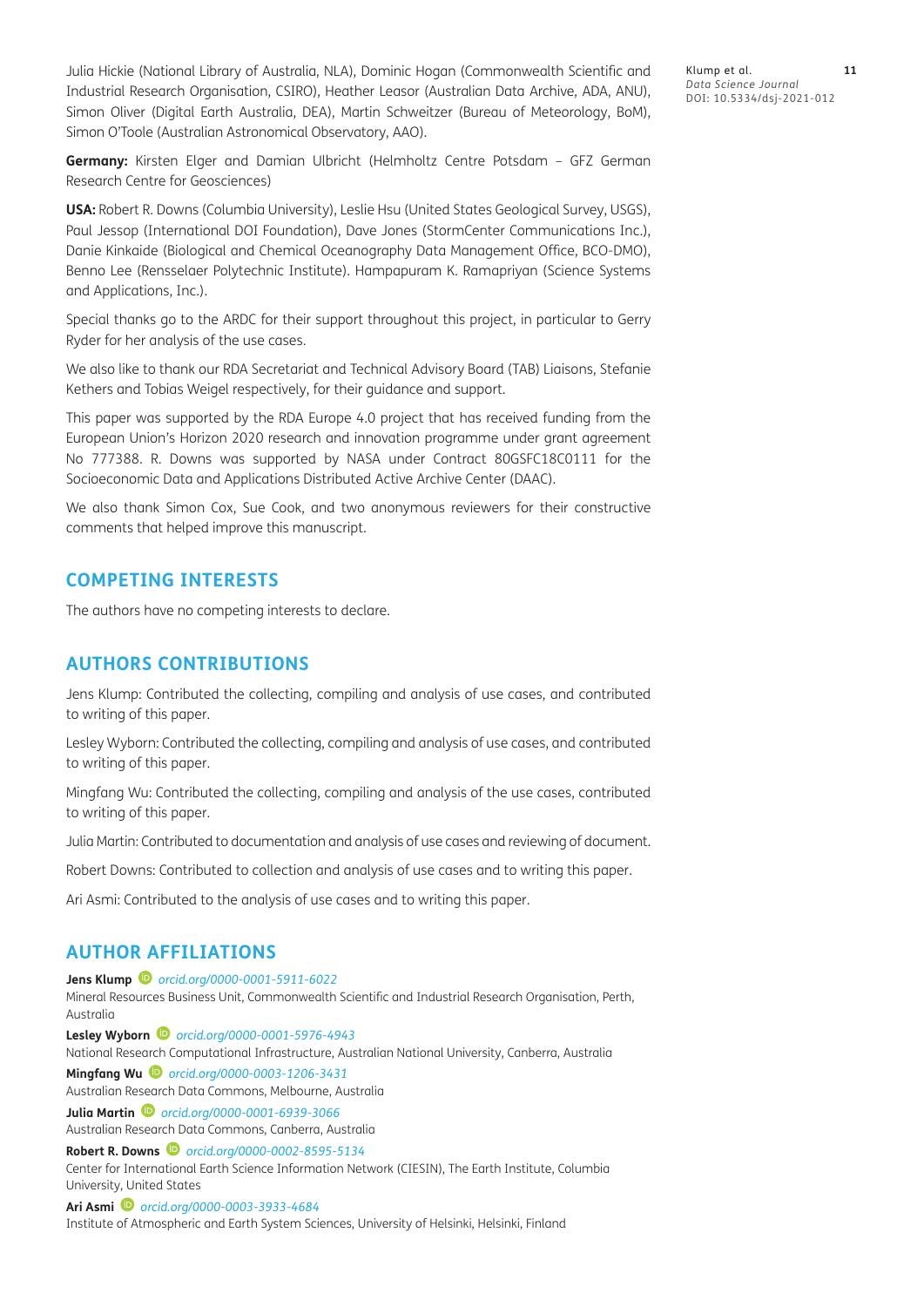#### **REFERENCES**

- **Albertoni, R, Browning, D, Cox, SJD, Gonzalez-Beltran, A, Perego, A, Winstanley, P, Maali, F** and **Erickson, JS.** 2019. *Data Catalog Vocabulary (DCAT) – Version 2 (W3C Proposed Recommendation)*. Cambridge, MA: World Wide Web Consortium (W3C). Available at *[https://www.w3.org/TR/2019/](https://www.w3.org/TR/2019/PR-vocab-dcat-2-20191119/) [PR-vocab-dcat-2-20191119/](https://www.w3.org/TR/2019/PR-vocab-dcat-2-20191119/).*
- **Allison, DB, Brown, AW, George, BJ** and **Kaiser, KA.** 2016. Reproducibility: A tragedy of errors. *Nature News*, 530(7588): 27. DOI: *<https://doi.org/10.1038/530027a>*
- **Asch, M, Moore, T, Badia, R, Beck, M, Beckman, P, Bidot, T, Bodin, F, Cappello, F, Choudhary, A, de Supinski, B, Deelman, E, Dongarra, J, Dubey, A, Fox, G, Fu, H, Girona, S, Gropp, W, Heroux, M, Ishikawa, Y, Keahey, K, Keyes, D, Kramer, W, Lavignon, J-F, Lu, Y, Matsuoka, S, Mohr, B, Reed, D, Requena, S, Saltz, J, Schulthess, T, Stevens, R, Swany, M, Szalay, A, Tang, W, Varoquaux, G, Vilotte, J-P, Wisniewski, R, Xu, Z** and **Zacharov, I.** 2018. Big data and extreme-scale computing: Pathways to Convergence-Toward a shaping strategy for a future software and data ecosystem for scientific inquiry. *The International Journal of High Performance Computing Applications*, 32(4): 435–479. DOI: *<https://doi.org/10.1177/1094342018778123>*
- **Bryan, J.** 2018. Excuse Me, Do You Have a Moment to Talk About Version Control? *The American Statistician*, 72(1): 20–27. DOI: *<https://doi.org/10.1080/00031305.2017.1399928>*
- **Ciccarese, P, Soiland-Reyes, S, Belhajjame, K, Gray, AJ, Goble, C** and **Clark, T.** 2013. PAV ontology: provenance, authoring and versioning. *Journal of Biomedical Semantics*, 4(1): 37. DOI: *[https://doi.](https://doi.org/10.1186/2041-1480-4-37) [org/10.1186/2041-1480-4-37](https://doi.org/10.1186/2041-1480-4-37)*
- **Cudahy, T.** 2012. *Satellite ASTER Geoscience Product Notes for Australia (No. EP125895)*. Canberra, Australia: Commonwealth Scientific and Industrial Research Organisation. [Last accessed 20 January 2020]. DOI: *<https://doi.org/10.4225/08/584d948f9bbd1>*
- **DataCite Metadata Working Group.** 2018. *DataCite Metadata Schema Documentation for the Publication and Citation of Research Data (No. Version 4.2)*. Hannover, Germany: DataCite e.V. DOI: *[https://doi.](https://doi.org/10.5438/bmjt-bx77) [org/10.5438/bmjt-bx77](https://doi.org/10.5438/bmjt-bx77)*
- **Dataset Exchange Working Group.** 2017. Dataset Exchange Working Group. *W3C Dataset Exchange Working Group*. Available at *[https://www.w3.org/2017/dxwg/wiki/Main\\_Page](https://www.w3.org/2017/dxwg/wiki/Main_Page)* [Last accessed 20 March 2019].
- **Diepenbroek, M, Grobe, H, Reinke, M, Schindler, U, Schlitzer, R, Sieger, R** and **Wefer, G.** 2002. PANGAEA – an information system for environmental sciences. *Computers & Geosciences*, 28(10): 1201–1210. DOI: *[https://doi.org/10.1016/S0098-3004\(02\)00039-0](https://doi.org/10.1016/S0098-3004(02)00039-0)*
- **ESIP Data Preservation and Stewardship Committee.** 2019. Data Citation Guidelines for Earth Science Data, Version 2. *Earth Science Information Partners*. DOI: *[https://doi.org/10.6084/](https://doi.org/10.6084/m9.figshare.8441816.v1) [m9.figshare.8441816.v1](https://doi.org/10.6084/m9.figshare.8441816.v1)*
- **Fitzpatrick, B, Pilato, CM** and **Collins-Sussman, B.** 2009. *Version Control with Subversion*. Sebastopol, CA: O'Reilly Media, Inc. Available at *<http://svnbook.red-bean.com/>* [Last accessed 11 March 2019].
- **Haller, A, Janowicz, K, Cox, SJD, Lefrançois, M, Phuoc, DL, Lieberman, J, García-Castro, R, Atkinson, RA** and **Stadler, C.** 2018. The Modular SSN Ontology: A Joint W3C and OGC Standard Specifying the Semantics of Sensors, Observations, Sampling, and Actuation | *<www.semantic-web-journal.net>*. *Semantic Web Journal*, online (1878). Available at *[http://www.semantic-web-journal.net/content/](http://www.semantic-web-journal.net/content/modular-ssn-ontology-joint-w3c-and-ogc-standard-specifying-semantics-sensors-observations) [modular-ssn-ontology-joint-w3c-and-ogc-standard-specifying-semantics-sensors-observations](http://www.semantic-web-journal.net/content/modular-ssn-ontology-joint-w3c-and-ogc-standard-specifying-semantics-sensors-observations)* [Last accessed 11 June 2018]. DOI: *<https://doi.org/10.3233/SW-180320>*
- **Hourclé, JA.** 2009. FRBR applied to scientific data. *Proceedings of the American Society for Information Science and Technology*, 45(1): 1–4. DOI: *<https://doi.org/10.1002/meet.2008.14504503102>*
- **Klump, J, Huber, R** and **Diepenbroek, M.** 2016. DOI for geoscience data how early practices shape present perceptions. *Earth Science Informatics*, 9(1): 123–136. DOI: *[https://doi.org/10.1007/s12145-](https://doi.org/10.1007/s12145-015-0231-5) [015-0231-5](https://doi.org/10.1007/s12145-015-0231-5)*
- **Klump, J, Wyborn, LAI, Downs, RR, Asmi, A, Wu, M, Ryder, G** and **Martin, J.** 2020a. Compilation of Data Versioning Use cases from the RDA Data Versioning Working Group. *Research Data Alliance*. [Last accessed 24 January 2020]. DOI: *<https://doi.org/10.15497/RDA00041>*
- **Klump, J, Wyborn, LAI, Wu, M, Downs, RR, Asmi, A, Ryder, G** and **Martin, J.** 2020b. *Final Report of the Research Data Alliance Data Versioning Working Group – Principles and best practices in data versioning for all data sets big and small (Working Group Final Report)*. Kensington WA, Australia: Research Data Alliance. DOI: *<https://doi.org/10.15497/RDA00042>*
- **König-Langlo, G** and **Gernandt, H.** 2008. *426 ozonesonde profiles from Georg-Forster-Station (Data)*. Bremerhaven, Germany: Alfred Wegener Institute for Polar and Marine Research. [Last accessed 9 November 2010]. DOI: *<http://doi.pangaea.de/10.1594/PANGAEA.547983>*
- **Lebo, T, Sahoo, S** and **McGuinness, D.** 2013. *PROV-O: The PROV Ontology (W3C Recommendation)*. Cambridge, MA: World Wide Web Consortium (W3C). Available at *[http://www.w3.org/TR/2013/REC](http://www.w3.org/TR/2013/REC-prov-o-20130430/)[prov-o-20130430/](http://www.w3.org/TR/2013/REC-prov-o-20130430/)*